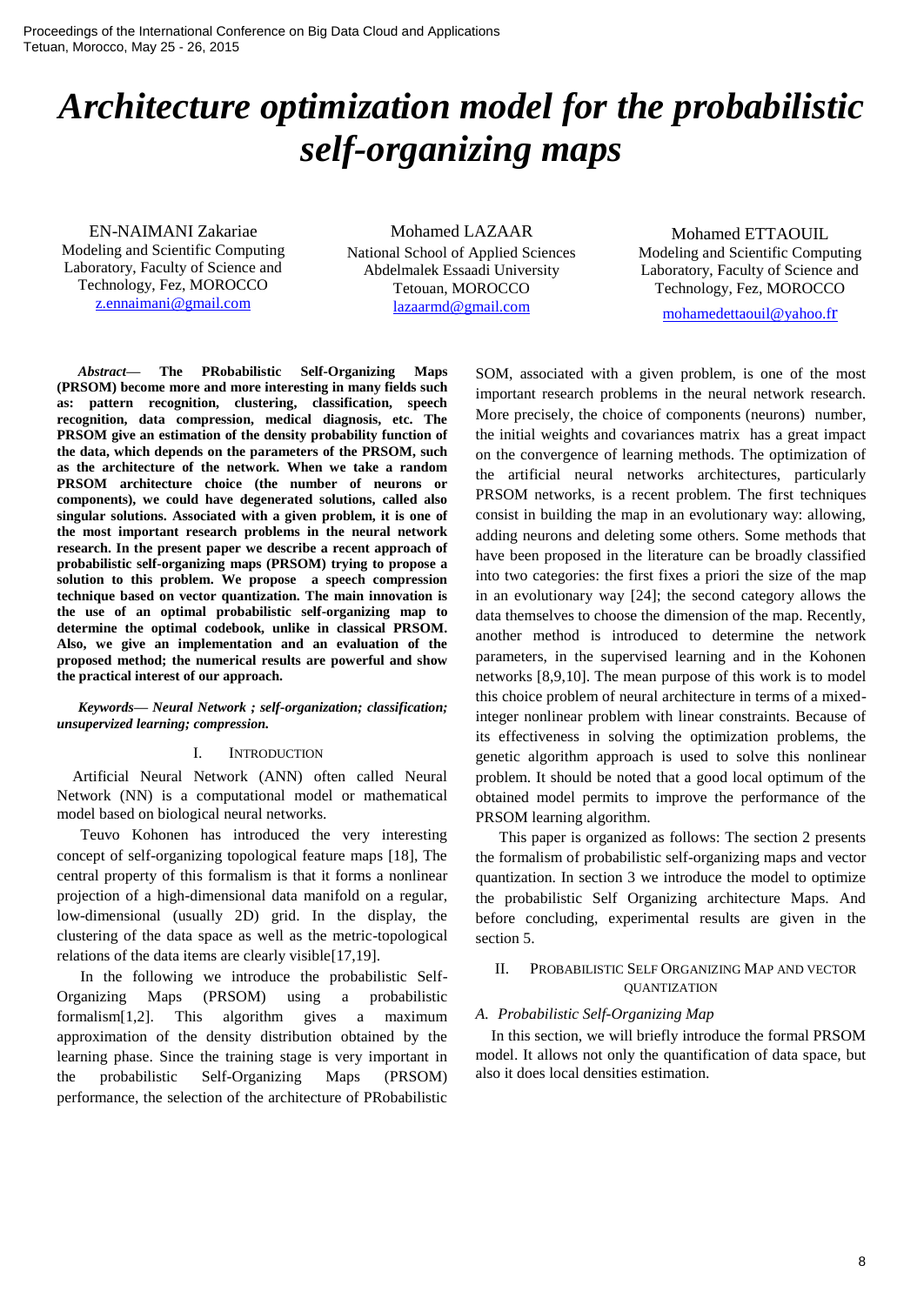As the standard Self-Organizing Maps (SOM) [17,19,18], PRSOM consists of a discrete set C of formal neurons, which associates to each neuron  $c \in (C)$  a spherical Gaussian density function  $f_c$  [5], which is defined by its mean (referent vector)  $w_c \in \mathbb{R}^n$  and its covariance matrix. Thus we denote by  $W = \{w_c : c \in C\}$  and  $\sigma = \{\sigma_c : c \in C\}$  the two sets of parameters defining the PRSOM model [1].

In this probabilistic formalism presented in Figure 1, the classical map C is duplicated into two similar maps  $C<sup>1</sup>$  and  $C<sup>2</sup>$  provided with the same topology as C. It is assumed that the model satisfies the Markov chain hypothesis [7], thus for every input data  $x \in D$  and every pair of neurons  $(c_i^1, c_j^2) \in C^1 \times C^2$ :

 $p(c_j^2 / x, c_i^1) = p(c_j^2 / c_i^1)$  and  $p(x / c_i^1, c_j^2) = p(x / c_i^1)$ 



**Figure 1: Probabilistic Self Organizing Map (PRSOM)**

It is thus possible to compute the probability of any pattern *x*

$$
p(x) = \sum_{j=1}^{K} p(c_j^2) p_{c_j^2}(x)
$$

Where K is the number of neurons for the two maps  $C<sup>1</sup>$ and  $C^2$ 

$$
p_{c_j^2}(x) = p(x/c_j^2) = \sum_{i=1}^K p(c_i^1/c_j^2) p(x/c_i^1)
$$

The probability density  $p_{c_i^2}(x)$  is a mixture of densities completely defined from the map given the conditional probability  $p(c_i^1/c_i^2)$  on the map and the conditional probability  $p(x/c_i)$  on the data. In the following we deal with Gaussian densities and assume that:

$$
p(c_i^1/c_j^2) = \frac{K_T(d(c_j^2, c_i^1))}{\sum_{i=1}^K K_T(d(c_j^2, c_i^1))}
$$

 $p(x / c_i^1) = f_{c_i^1}(x, w_{c_i^1}, \Sigma_{c_i^1})$  Where  $f_{c_i^1}$  is the  $i^{th}$  Gaussian density with mean vector  $w_{c_i}$  and covariance matrix  $_{1}=\sigma$ <sub>1</sub><sup>2</sup>  $\Sigma_{c_i^1} = {\sigma_{c_i^1}}^2 \text{I}$  .

Then

$$
p_{c_j^2}(x) = \sum_{i=1}^K \frac{K_r(d(c_j^2, c_i^1))}{\sum_{k=1}^K K_r(d(c_j^2, c_k^1))} f_{c_i^1}(x, w_{c_i^1}, \Sigma_{c_i^1})
$$
  
Or 
$$
p(x) = \sum_{j=1}^K p(c_j^2) \sum_{i=1}^K \frac{K_r(d(c_j^2, c_i^1))}{\sum_{k=1}^K K_r(d(c_j^2, c_k^1))} f_{c_i^1}(x, w_{c_i^1}, \Sigma_{c_i^1})
$$

The curve of this likelihood is a very complicated shape, which often has very numerous local maxima. Practically, it is impossible to maximize directly this likelihood, even to reach a local maximum [5].

The following algorithm ensures the convergence into a local maximum of data probability.

PRSOM learning algorithm:

- Initialization : k=0
- Initial parameters  $W^0$  and  $\sigma^0$ , and the maximum number of iterations T\_max is chosen.
- Let's compute  $\chi^0(x) = \arg \max_{z} p_{c^2}$  $\chi^{0}(x) = \arg \max_{c_j^{2}} p_{c_j^{2}}(x)$   $j = 1,..., K$
- Iterative step k

$$
w_{c_i}^k = \frac{\sum_{l=1}^N x_l K(d(c_i, \chi^{k-1}(x_l))) \frac{f_{c_i}(x_l, w_{c_i}^{k-1}, \Sigma_{c_i}^{k-1})}{p_{\chi^{k-1}(x_l)}(x_l)}}{\sum_{l=1}^N K(d(c_i, \chi^{k-1}(x_l))) \frac{f_{c_i}(x_l, w_{c_i}^{k-1}, \Sigma_{c_i}^{k-1})}{p_{\chi^{k-1}(x_l)}(x_l)}}
$$
\n(1)

$$
(\sigma_{c_i}^k)^2 = \frac{\sum_{l=1}^N ||w_{c_i}^{k-1} - x_l||^2 K(d(c_i, \chi^{k-1}(x_l))) \frac{f_{c_i}(x_l, w_{c_i}^{k-1}, \Sigma_{c_i}^{k-1})}{p_{\chi^{k-1}(x_l)}(x_l)}}{n \sum_{l=1}^N K(d(c_i, \chi^{k-1}(x_l))) \frac{f_{c_i}(x_l, w_{c_i}^{k-1}, \Sigma_{c_i}^{k-1})}{p_{\chi^{k-1}(x_l)}(x_l)}}
$$
\n(2)

With  $c_i = 1, ..., K$ 

$$
\chi^{k}(x) = \arg \max_{c_{j}^{2}} p_{c_{j}^{2}}(x)
$$
\n(3)

While  $(k>T$  max)

The expression (1) is used to update the neurons weights (referents).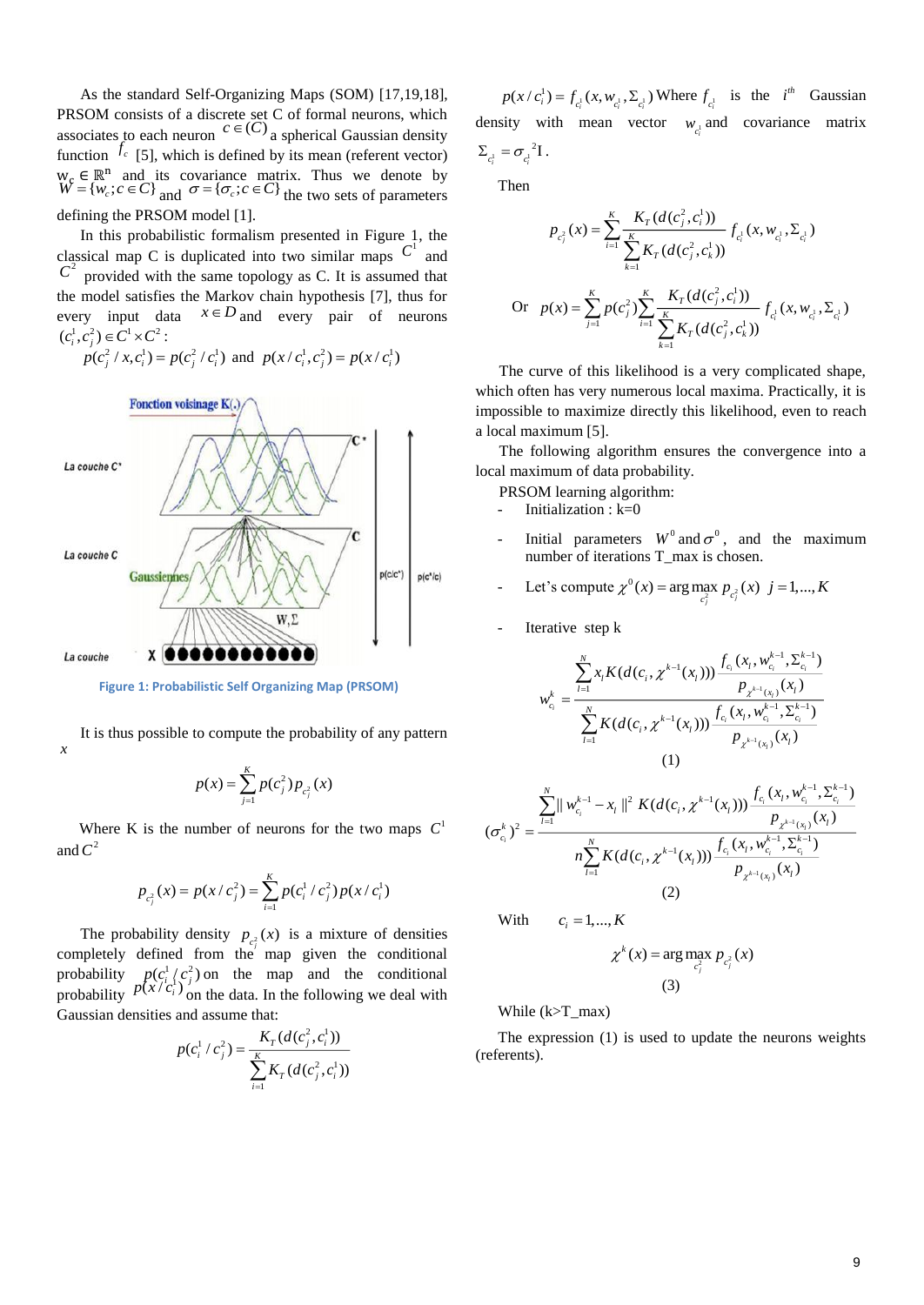The expression (2) is used to update the neurons standard deviations.

The expression (3) is used to partition the data space.

# *B. Vector quantization*

Vector quantization (VQ) is defined as follows: given a set of feature vectors  $\Omega$ , find a partitioning of the feature vector space into the predefined K number of regions

which 1 *K*  $\Omega = \bigcup \Omega_i$  with  $\Omega_i \bigcap \Omega_j = \Phi$ . Every vector inside  $i = 1$   $i \neq j$  $=$ 1  $l \neq$ 

such region is represented by the corresponding centroid. These regions are called clusters and a set of centroids, which represents the whole vector space, is called a codebook[7].

In addition, vector quantization is considered as a data compression technique in the speech coding [9] [11]. Vector quantization has also been increasingly applied to reduce complexity problem like pattern recognition. The quantization method using the Artificial Neural Network, particularly in Probabilistic Self Organizing Maps, is more suitable in this case than the statistical distribution of the original data that changes with time, since it supports the adaptive data learning [11]. Also, the neural network has a huge parallel structure and the possibility for high speed processing.

But the main problems encountered in the probabilistic SOM formalism are:

- The risk to find degenerated solutions that present at least one neuron non adjusted to any input. But the likelihood of such Gaussian cannot be infinite, i.e. we get closer from a peak of Dirac.
- The problem of the network architecture choice, i.e. the number of neurons in the map and the initialization parameters.
- III. PROPOSED MODEL TO OPTIMIZE THE PROBABILISTIC SELF-ORGANIZING ARCHITECTURE MAPS

## *A. Problem description*

Generally, if the size of the probabilistic self-organizing map is chosen randomly, the PRSOM learning algorithm gives three classes of neurons as showing in Figure 2. The first class (red neurons) doesn't represent any observation (empty class), the second class (green) represents the neurons that contain few information data and the third class represents the important information data (blue).

In the above remark, we noticed that there exists a strong relation between the two problems mentioned in the previous section. In other words, we cannot distinguish between the two cases. When we take a random PRSOM architecture choice (the number of neurons or components), we could have degenerated solutions, called also singular solutions. More, the neurons (components) of the first class have a negative effect because they make the learning process heavier.

To overcome this problem we propose in this paper a new



**Figure 2: illustration of the three classes neurons of (PRSOM)**

mathematical model of PRSOM that controls the size of the map. In this section, we will describe the construction steps of our model. The first one consists in integrating the special term which controls the size of the map. The second step gives the constraints which ensure the allocation of each data to only one neuron (component).

# *B. Modeling of PRSOM architecture optimization*

We propose a new modeling of neural architecture optimization problem of probabilistic self-organizing maps as an optimization problem in terms of a mixed-integer nonlinear problem with linear constraints. To formulate this model we need to define some parameters as follows:

# **Parameters**

- n : number of data set observation,
- N : Optimal number of neurons (components) in the topology map of PRSOM,
- Nmax : Maximal number of neurons in the topology map of PRSOM.

# **Variables**

- $X = (x_{ij})_{1 \le i \le n}$ : Matrix of Training base elements;
- $\bullet$   $U = (u_{ij})^{1 \leq j \leq p}$  : matrix of the binary variables
- $\bullet$   $W = (w_{ij})^{\frac{1}{2} \le N_{max}}_{1 \le i \le N_{max}}$  Matrix of referent vectors
- $\bullet$   $\sigma = (\sigma_i)_{1 \leq i \leq N_{\text{max}}} 1^{\leq j \leq p}$  matrix of covariance

A general formulation for the (MINLP) is given by  $(P_{Max})$ then  $(P_{Min})$ .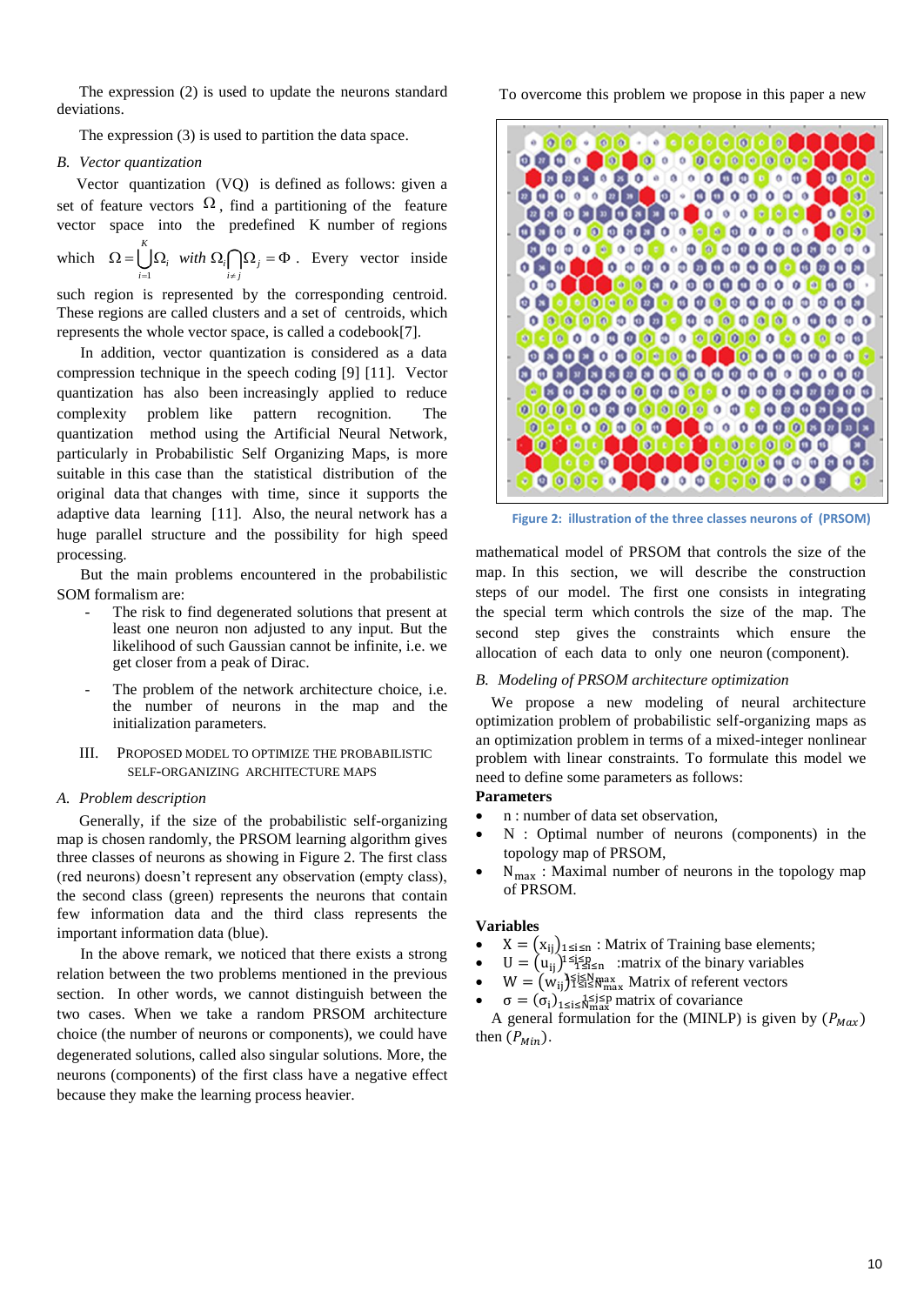$$
(P_{Max}) = \begin{cases} \text{Max } p(U, W, \sigma) = \prod_{i=1}^{n} \prod_{j=1}^{N_{max}} (\pi_j * (\sum_{k=1}^{N_{max}} K^T(\sigma_k))) \\ \text{Subject to :} \\ \sum_{j=1}^{N_{max}} u_{ij} = 1; \dots; 1 \le i \le n \quad (2) \\ U \in \{0,1\}^{n \times N_{max}} \\ W \in \square^{N_{max} \times p} \\ \sigma \in \square^{N_{max}} \end{cases}
$$

The mathematical problem Pmax is equivalent to the problem P'max

$$
(P'_{Max}) = \begin{cases} Max \ln(p(U, W, \sigma)) = \sum_{i=1}^{n} \sum_{j=1}^{N_{max}} u_{ij} [\ln(\pi_j) + \ln(\sum_{k=1}^{N_{max}} K^T (\delta(j, k)))]\n\end{cases}
$$
\n
$$
(P'_{Max}) = \begin{cases} \sum_{j=1}^{N_{max}} u_{ij} = 1; \dots; 1 \le i \le n \quad (2) \\
U \in \{0, 1\}^{n \times N_{max}} \\
U \in \Box^{N_{max} \times p} \\
\sigma \in \Box^{N_{max}}\n\end{cases}
$$

The research for a maximum can always be transformed to the research of a minimum.

**Example 21**  
\n
$$
(P_{Min}) = \begin{cases}\n\text{Min } E(U, W, \sigma) = -[\sum_{i=1}^{n} \sum_{j=1}^{N_{max}} u_{ij} [\ln(\pi_j) + \ln(\sum_{k=1}^{N_{max}} K^T (\delta(j,k))\theta_k (x_{jH}W_0\text{eff}_k \text{h})\text{d}t], \text{ we have encoded an individual by three chromosomes see Figure 3, the first one (a) represent the matrix of decision variables U, the second one (b) represents the matrix of weights W and the last one (c) represents the vector of variances  $\sigma$ .  
\n
$$
U \in \{0,1\}^{n \times N_{max}} \\
W \in \square^{N_{max} \times p} \\
\sigma \in \square^{N_{max}}\n\end{cases}
$$
$$

In the following section, we study the resolution of the last mathematical program.

## *C. Resolution of the obtained nonlinear model*

We use the Genetic Algorithm approach to solve this mathematical model.

## *1) Genetic algorithm*

Genetic Algorithm belongs to a class of stochastic methods called "evolutionary algorithms". Introduced by J. HOLLAND [16], they are efficient and robust adaptive search techniques based on the idea of natural evolution (Darwin theory). This algorithm has been applied in a large number of optimization problems in several domains:

Max  $p(U, W, \sigma) = \prod \prod (\pi_j^* (\sum K^T(\delta(j, k)) \theta_k \text{fix}(\text{div}_k \sigma_k) )$  (if the good solutions [24]. telecommunication, routing, scheduling, and it proves its

> Each solution represents an individual who is coded in one or several chromosomes. These chromosomes represent the problem's variables.

> First, an initial population composed by a fixed number of individuals is generated, then operators of reproduction are applied to a number of individuals selected according to their fitness. This procedure is repeated until the maximum number of iterations is attained.

The relevant steps of GA are:

Step 1: Coding individuals

Step 2: Randomly generate an initial population.

 $Max \ln(p(U, W, \sigma)) = \sum_{i=1}^{n} \sum_{j=1}^{N_{max}} u_{ij} [\ln(\pi_j) + \ln(\sum_{i=1}^{N_{max}} K^T(\delta(j, k))\delta_{\text{obU}}^T(\delta(k)))]^{T}$  (1)<br>Button  $\int_{k}^{N_{max}} V(\delta(j, k)) [1]^{T}$ population.

> Step 4: Execute genetic operators including selection, crossover and mutation.

Step 5: Generate the next population using genetic operators.

Step 6: Return to Step 2 until the maximum of the fitness function is obtained.

## *2) Solving the optimized model*

A specially designed genetic algorithm is applied to solve the optimization problem of the Architecture optimization model of the probabilistic self-organizing maps described in Section 3.2.

# **Encoding**

chromosomes see Figure 3 , the first one (a) represent the matrix of decision variables U, the second one (b) represents the matrix of weights W and the last one (c) represents the vector of variances  $\sigma$ .

| 0.2 |                |                | 0.8            |  | .            | .              |                  | 0.5 |                |
|-----|----------------|----------------|----------------|--|--------------|----------------|------------------|-----|----------------|
| 0.1 |                |                | .              |  | .            |                | .                |     | 0.6            |
| .   |                |                | .              |  | .            | .              |                  |     | .              |
| 0.9 |                |                | .              |  | .            | .              |                  | 0.3 |                |
|     | (a)            |                |                |  |              |                |                  |     |                |
|     | 1              | $\overline{0}$ | $\overline{0}$ |  | .            | $\overline{0}$ | $\overline{0}$   |     | $\overline{0}$ |
|     | $\overline{0}$ | $\overline{0}$ | 1              |  | $\theta$     | .              | $\overline{0}$   |     | $\overline{0}$ |
|     | $\overline{0}$ | $\mathbf{0}$   | 1              |  | $\mathbf{0}$ | .              | $\overline{0}$   |     | $\overline{0}$ |
|     | .              | .              | .              |  | .            | .              | .                |     | .              |
|     | 0              | $\overline{0}$ | .              |  | .            | .              | $\boldsymbol{0}$ |     | 1              |
|     | 1              | $\mathbf{0}$   | $\theta$       |  | .            | $\theta$       | $\overline{0}$   |     | $\overline{0}$ |
|     | $\overline{0}$ | 1              | $\theta$       |  | $\mathbf{0}$ | .              | $\overline{0}$   |     | $\overline{0}$ |
| (b) |                |                |                |  |              |                |                  |     |                |
|     | 1200           | 780            | 395            |  | .            | .              | 702              |     | 2000           |
|     | (c)            |                |                |  |              |                |                  |     |                |

**Figure 3: Genetic representation of an individual Initial Population**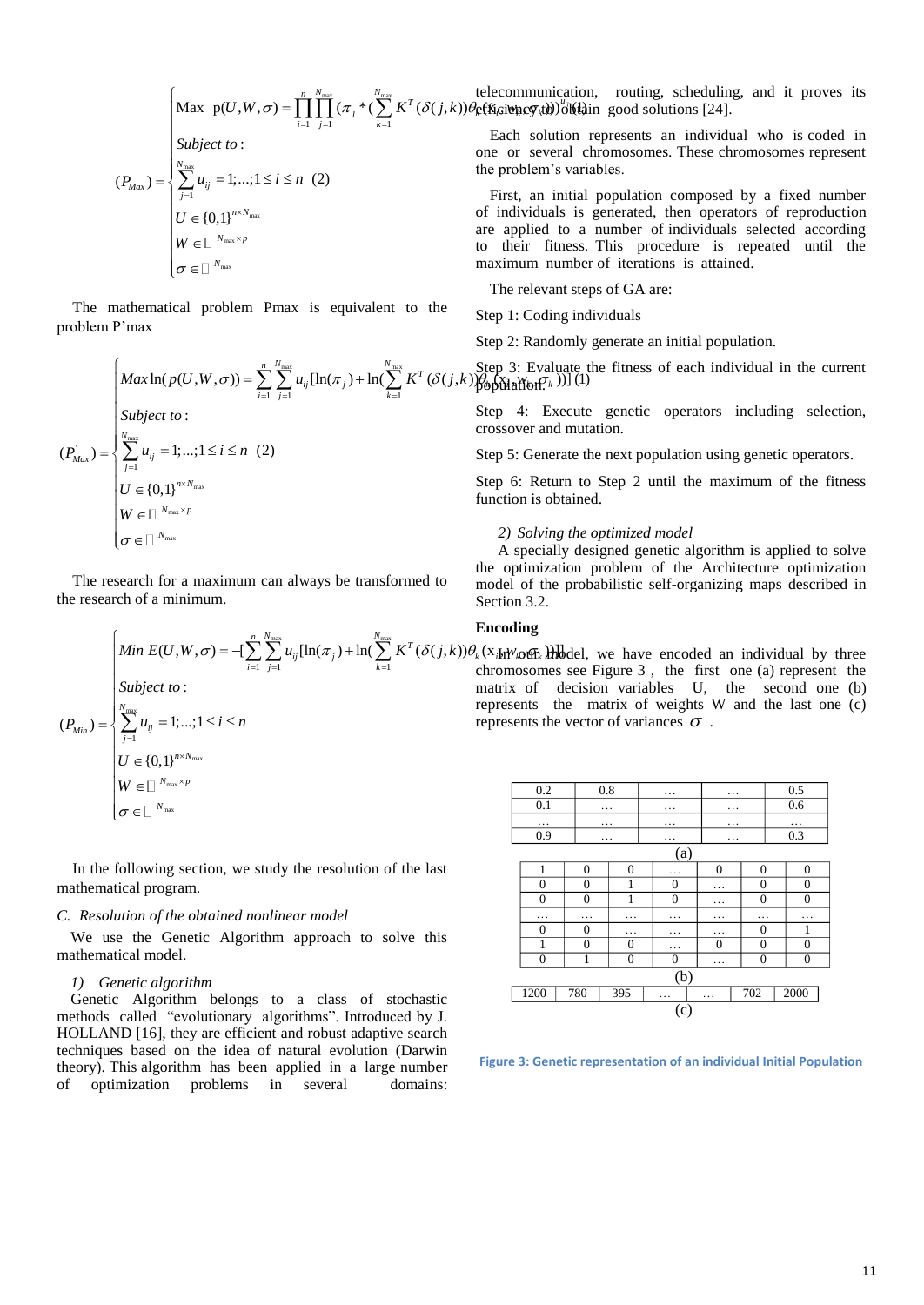An initial population is built such that each individual must at least be possible solution, i.e., every component  $(U, W, \sigma)$ in the initial population must be feasible solution. The initial population could be randomly generated, but there exist other ways to generate the initial population like applying other heuristics. In our case, we do not use the random initialization of the variable U. When we set the variables W and Sigma in  $(P_{Min})$ , we find a linear model of binary variables under linear constraints. Thus, the initialization of the variable U is obtained by the resolution of the model  $(P_U)$ , with W and Sigma randomly initialized.

The obtained model  $(P_U)$  is defined by:

$$
(P_U) = \begin{cases} \n\min E(U) = -\sum_{i=1}^{n} \sum_{j=1}^{N_{\text{max}}} u_{ij} \ln[\pi_j \sum_{k=1}^{N_{\text{max}}} K^T(\delta(j,k)) \theta_k(x_i, w_k, \sigma_k)](1) \\
\text{Subject to:} \\
\sum_{j=1}^{N_{\text{max}}} u_{ij} = 1; \dots; 1 \le i \le n \quad (2) \\
U \in \{0,1\}^{n \times N_{\text{max}}}\n\end{cases}
$$

The matrix U can be transformed into a vector X of size m, with m=n\*Nmax

$$
X = \begin{pmatrix} u_{1,1} & u_{1,2} & \dots & u_{1,k} & \dots & u_{i,1} & \dots & u_{i,k} & \dots & u_{n1} & \dots & u_{nk} \end{pmatrix}
$$

Afterwards we can define the objective function as follows:  $E(X) = C^t X$ 

With:

$$
C = \begin{bmatrix}\n-\ln[\pi_1 \sum_{k=1}^{N_{\text{max}}} K^T (\delta(1,k)) \theta_k(x_1, w_k, \sigma_k)] \\
-\ln[\pi_2 \sum_{k=1}^{N_{\text{max}}} K^T (\delta(2,k)) \theta_k(x_1, w_k, \sigma_k)] \\
\vdots \\
-\ln[\pi_{N_{\text{max}}} \sum_{k=1}^{N_{\text{max}}} K^T (\delta(N_{\text{max}}, k)) \theta_k(x_1, w_k, \sigma_k)] \\
\vdots \\
-\ln[\pi_1 \sum_{k=1}^{N_{\text{max}}} K^T (\delta(1,k)) \theta_k(x_i, w_k, \sigma_k)] \\
\vdots \\
-\ln[\pi_{N_{\text{max}}} \sum_{k=1}^{N_{\text{max}}} K^T (\delta(N_{\text{max}}, k)) \theta_k(x_i, w_k, \sigma_k)] \\
\vdots \\
-\ln[\pi_1 \sum_{k=1}^{N_{\text{max}}} K^T (\delta(1,k)) \theta_k(x_n, w_k, \sigma_k)] \\
\vdots \\
-\ln[\pi_{N_{\text{max}}} \sum_{k=1}^{N_{\text{max}}} K^T (\delta(N_{\text{max}}, k)) \theta_k(x_n, w_k, \sigma_k)]\n\end{bmatrix}
$$

Linear constraints associated with this problem are defined by the following statement:

Each element  $x_i$ ;  $i = 1,...,n$  is affected to a single neuron j. These constraints are given by:

$$
\sum_{j=1}^{N_{\text{max}}} u_{ij} = 1; \dots; 1 \le i \le n \Leftrightarrow AX = b
$$

The matrix  $A \in \{0,1\}^{n \times N_{\text{max}}}$  and the vector  $b \in \Box$ <sup>n</sup> are defined by:

$$
A = \begin{pmatrix} 1 & \cdots & 1 & 0 & 0 & 0 & \cdots & \cdots & 0 \\ 0 & \cdots & 0 & 1 & \cdots & 1 & 0 & \cdots & 0 \\ \vdots & \ddots & \vdots & \ddots & \ddots & \ddots & \vdots & \ddots & \vdots \\ 0 & 0 & \cdots & 0 & \cdots & \cdots & 0 & 1 & \cdots & 1 \end{pmatrix}
$$

$$
b = \begin{pmatrix} 1 \\ \vdots \\ 1 \end{pmatrix}
$$

Finally we obtain a linear program with variables 0-1, and with linear constraints.

$$
(P_U) = \begin{cases} Min E(\mathbf{X}) =  \\ Subject to : \\ \mathbf{AX} = \mathbf{b} \\ X \in \{0,1\}^{nN_{\text{max}}}\end{cases}
$$

# **Evaluating individuals**

In this step, to each individual is assigned a numerical value called fitness which corresponds to its performance; it depends essentially on the value of objective function corresponding to this individual. An individual who has a great fitness is the most adapted to the problem.

The fitness suggested in our work is the following function:

$$
f_i = \frac{1}{E_i + 1}
$$

Minimize the value of the objective function is equivalent to maximizing the value of the fitness function.

#### **Selection**

The application of the fitness criterion is intended to select which individuals from a population will go on to reproduce. Where:

$$
P_i = \frac{f_i}{\sum_{j=1}^n f_j}
$$

#### **Crossover**

The crossover is a very important phase in the genetic algorithm. In this step, new individuals called children are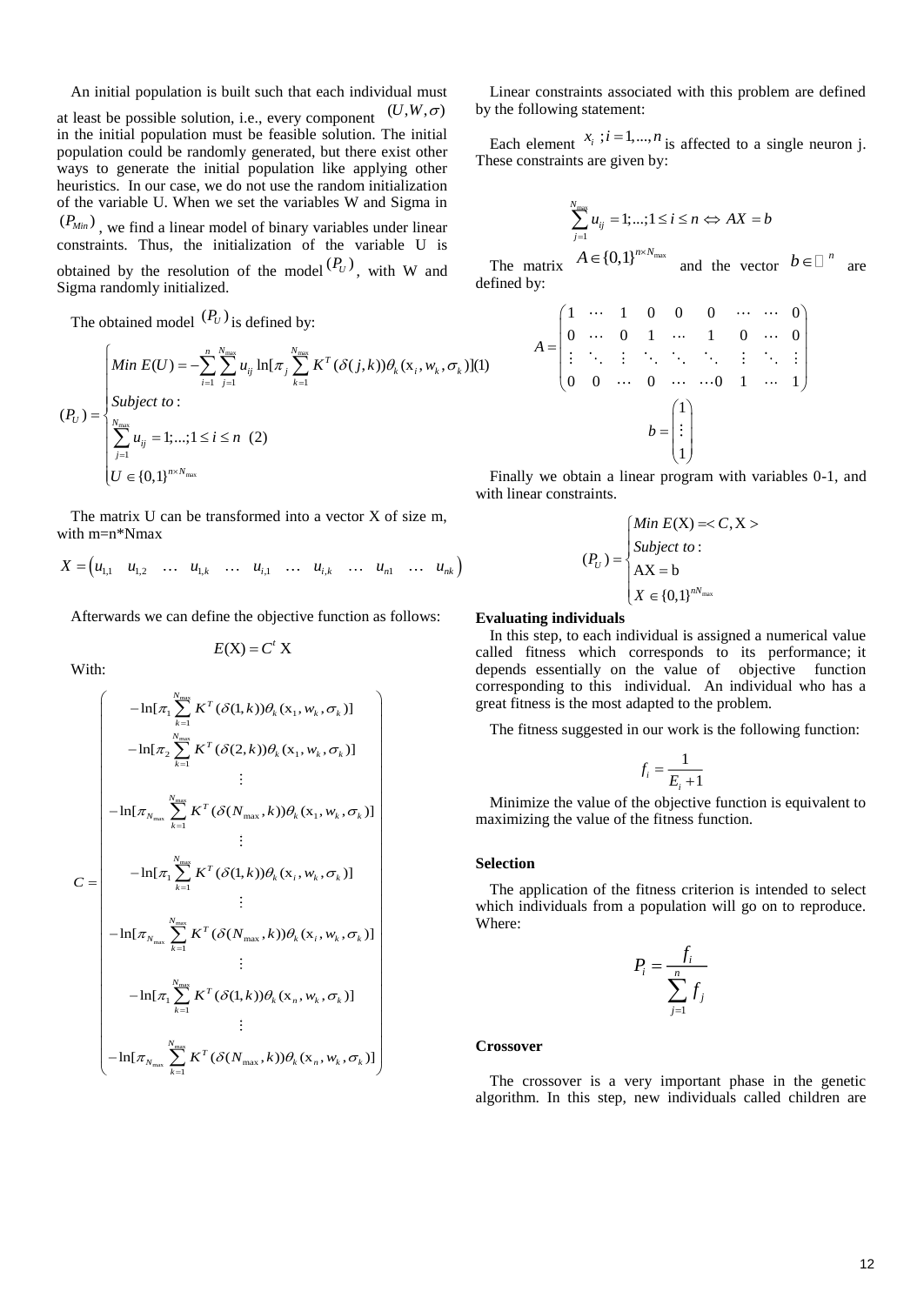created by individuals selected from the population called parents. Children are constructed as follows see Figure 4 :

We fix three points of crossover, the parents are cut from these points, the first part of parent 1 and the second of parent 2 goes to child 1 and the rest goes to child 2.

In the crossover that we adopted, we choose 4 different crossover points: the first one corresponds to the matrix of weights, the second one is for vector U and the last one corresponds to the vector of variances  $\sigma$ .

## **Mutation**

The rule of mutation is to keep the diversity of solutions in order to avoid local optimums. It corresponds to changing the values of one (or several) value (s) of the individuals who are (s) chosen randomly.

# IV. PROPOSED MODEL TO OPTIMIZE THE PROBABILISTIC SELF-ORGANIZING ARCHITECTURE MAPS

This algorithm is probabilistic self-organizing based on

solving the optimization problem  $(P_{\text{Min}})$  that gives in output: weights initialization (vectors referents), covariance matrix and the optimal neurons number. This is summarized in the following scheme Fig 5:



#### **Figure 4: Training Model OPRSOM**

To more understand the previous scheme, we explain it using the following iterative algorithm

Input:

n, p, X, 
$$
N_{iter}
$$
,  $N_{max}$  ;  
\n $[T_{min}, T_{max}]$  the interval of the parameter T;

Output:

Optimal probabilistic topological map

Initialization:

$$
w^1(0),...,w^{N_{\text{max}}}(0)
$$
 Randomly initialized

 $\sigma^1(0),...,\sigma^{N_{\max}}(0)$  Randomly initialized with the great values

U initialized via resolution of the model  $(P_{\!\stackrel{\phantom{.}}{U}})$  .

 $T \leftarrow T_{\text{max}} \ t \leftarrow 0$ 

Step 1:

Construction the model of PRSOM  $(P_{\text{Min}})$ 

Step 2:

- Solving the model of PRSOM via Genetic algorithm.
- Outcome : the optimal number of neurons N used.
- Initial weights matrix Initial variances vector.

Step 3:

 - Optimized model outputs, constructed in the initialization phase of OPRSOM.

- Training phase of OPRSOM.
- Assignment-decision phase (Equation 3).
- Minimization phase (Equation 1 and Equation 2).

Return

Optimal parameters of OPRSOM.

V. PROPOSED MODEL TO OPTIMIZE THE PROBABILISTIC SELF-ORGANIZING ARCHITECTURE MAPS

## *A. Data set Description*

The experiments were performed using the Arabic digit corpus collected by the laboratory of automatic and signals, University of Badji-Mokhtar - Annaba, Algeria. A number of 88 individuals (44 males and 44 females), Arabic native speakers were asked to utter all digits ten times [27]. Depending on this, the database consists of 8800 tokens (10 digits x 10 repetitions x 88 speakers). In this experiment, the data set is divided into two parts: a training set with 75% of the samples and test set with 25% of the samples

Table 1. Arabic Digits

| Arabic | <b>English</b> | Symbol     |
|--------|----------------|------------|
|        | <b>ZERO</b>    | $\Omega$   |
| و احد  | <b>ONE</b>     | $\cdot$ 1' |
| ائنان  | TWO            | $\cdot$ 2' |
| ثلاثة  | <b>THREE</b>   | $\cdot$ 3' |
| أر بعه | <b>FOUR</b>    | 4'         |
| خمسه   | <b>FIVE</b>    | 45         |
| سنة    | <b>SIX</b>     | $\cdot$ 6' |
|        | <b>SEVEN</b>   | ٬7'        |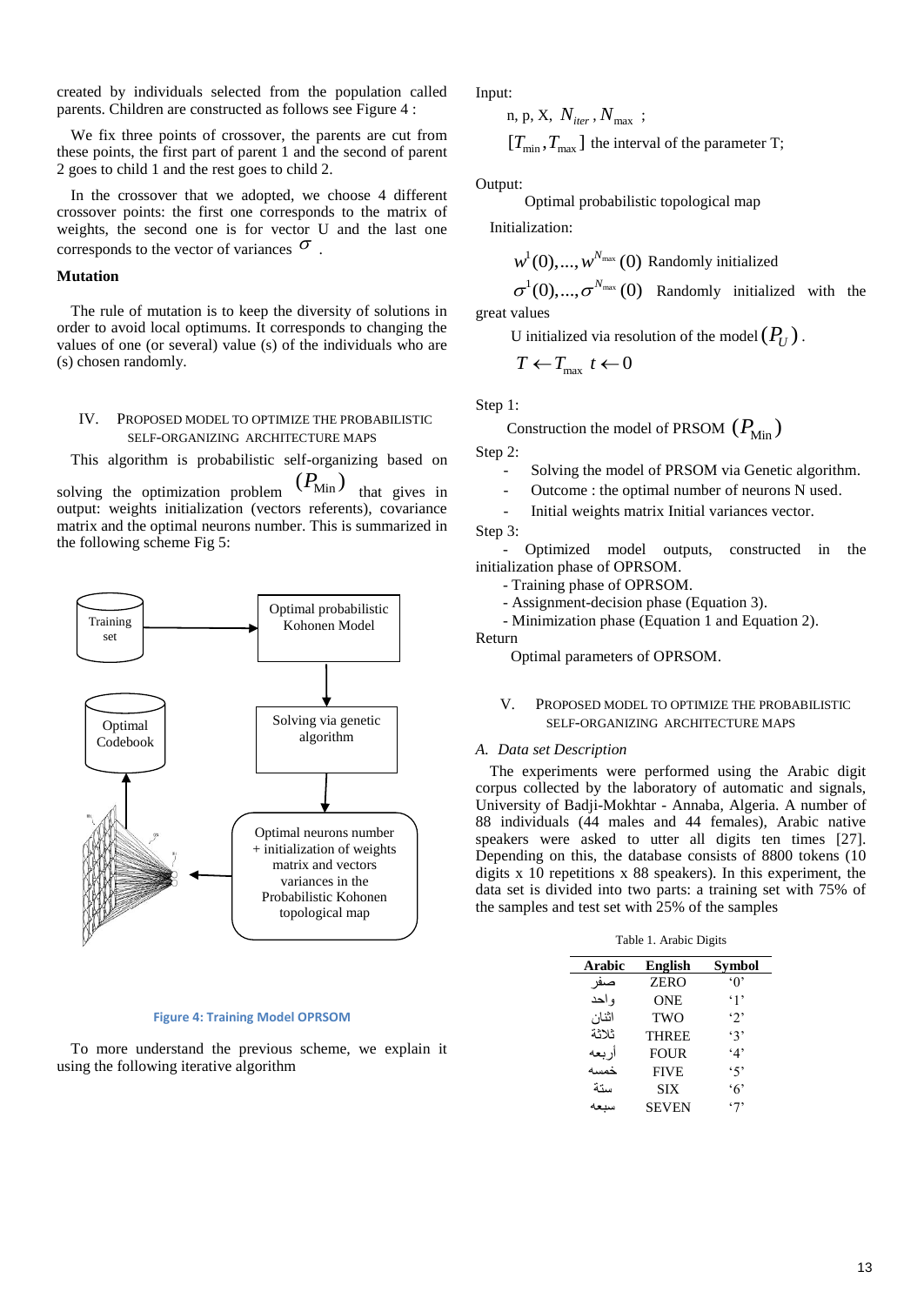| - 29<br>.<br>49 | FIGHT |  |
|-----------------|-------|--|
| $\cdot$         |       |  |

Table 1 shows the Arabic digits, the first column presents the digits in Arabic language, the second column presents the digits in English language and the last column shows the symbol of each digit.

## *B. Experiments and discussion*

In this section, we extensively study the performance of the proposed approach of speech compression using OPRSOM algorithm, Arabic digits set is considered.

The evaluation of the proposed approach in speech data compression was performed using the following measure,

Peak Signal-to-Noise Ratio (PSNR) is given by:

$$
PSNR = 10 \log_{10} \left( \frac{\text{nX}^2}{\text{MSE}} \right)
$$

Where n is the length of the reconstructed signal, X is the maximum absolute square value of the signal x, and Mean Squared Error (MSE) is defined as follows:

$$
MSE = \frac{1}{n} \sum_{i=1}^{n} (\hat{x}(i) - x(i))^2
$$

Where  $\hat{x}$  is the original speech signal, and x is the reconstructed speech signal.

To choice of optimal neural network (N), we tried five different sizes of topological maps (Nmax). In each map, we compute the optimal size by our model (P). Numerical results obtained on dataset of Arabic digits are presented in the Table2. We note that the optimal size is between 3 and 7 neurons whatever the initial size is. For example, for a map of 50 neurons on digits 1,2,3,7 the optimal size is 5 neurons.

|                      | $N_{\rm max}$ | 20 | 30             | 50 |
|----------------------|---------------|----|----------------|----|
| SYFR <sub>0</sub>    | N             | 7  | 6              | 7  |
| WAHID <sub>1</sub>   | N             | 5  | 5              | 5  |
| ITNAN <sub>2</sub>   | $\mathbf N$   | 5  | 5              | 5  |
| THALATA <sub>3</sub> | N             | 5  | 5              | 5  |
| ARBAA4               | $\mathbf N$   | 3  | $\overline{4}$ | 3  |
| KHAMSA 5             | N             | 7  | $\overline{7}$ | 6  |
| SITA <sub>6</sub>    | N             | 6  | 6              | 6  |
| SABAA7               | N             | 5  | 5              | 5  |
| <b>THAMANIA</b><br>8 | N             | 5  | 5              | 5  |
| TISAA 9              | N             | 7  | 6              |    |

Table 2. Optimal results of topological map

The compression numerical results using optimal size are presented in Table 3. This table list all Arabic digits, The

PSNR and the MSE calculated by classical approach (PRSOM) a map of T=20 (Because for the other choices of map we find degenerated solutions) neurons and the MSE calculated by a new size of map (mean of N for each digit) for example  $N=5$  for WAHID (1),  $N=3$  for ARBAA (4) neurons which determined by the proposed approach.

Table 3. MSE and PSNR obtained for Arabic digit by PRSOM and OPRSOM

| <b>ARABIC</b> | <b>PSNR</b>   | <b>PSNR</b>  | <b>MSE</b>    | <b>MSE</b>   |
|---------------|---------------|--------------|---------------|--------------|
| <b>DIGITS</b> | <b>OPRSOM</b> | <b>PRSOM</b> | <b>OPRSOM</b> | <b>PRSOM</b> |
| 0             | 17.95         | 20.36        | 0.95          | 0.85         |
| 1             | 17.65         | 17.80        | 0.98          | 0.95         |
| $\mathbf{2}$  | 14.91         | 15.36        | 1.64          | 1.50         |
| 3             | 16.60         | 17.18        | 1.25          | 1.10         |
| 4             | 15.55         | 16.22        | 1.45          | 1.25         |
| 5             | 19.77         | 19.72        | 0.73          | 0.74         |
| 6             | 18.44         | 18.69        | 1.26          | 1.20         |
| 7             | 20.00         | 21.00        | 1.00          | 0.79         |
| 8             | 16.09         | 15.68        | 1.20          | 1.31         |
| 9             | 18.80         | 18.80        | 1.09          | 1.09         |

Figure 6 and Figure 7 show the MSE and the PSNR comparison of digits Arabic between both approaches PRSOM and OPRSOM. We can see that the MSE and PSNR very close between both approaches. But proposed method can reduce the training time and the number of neurons, from the 20 to 5 neurons, rate of reduction is about 75%.







**Figure 6: Comparison between both approaches for the PSNR**